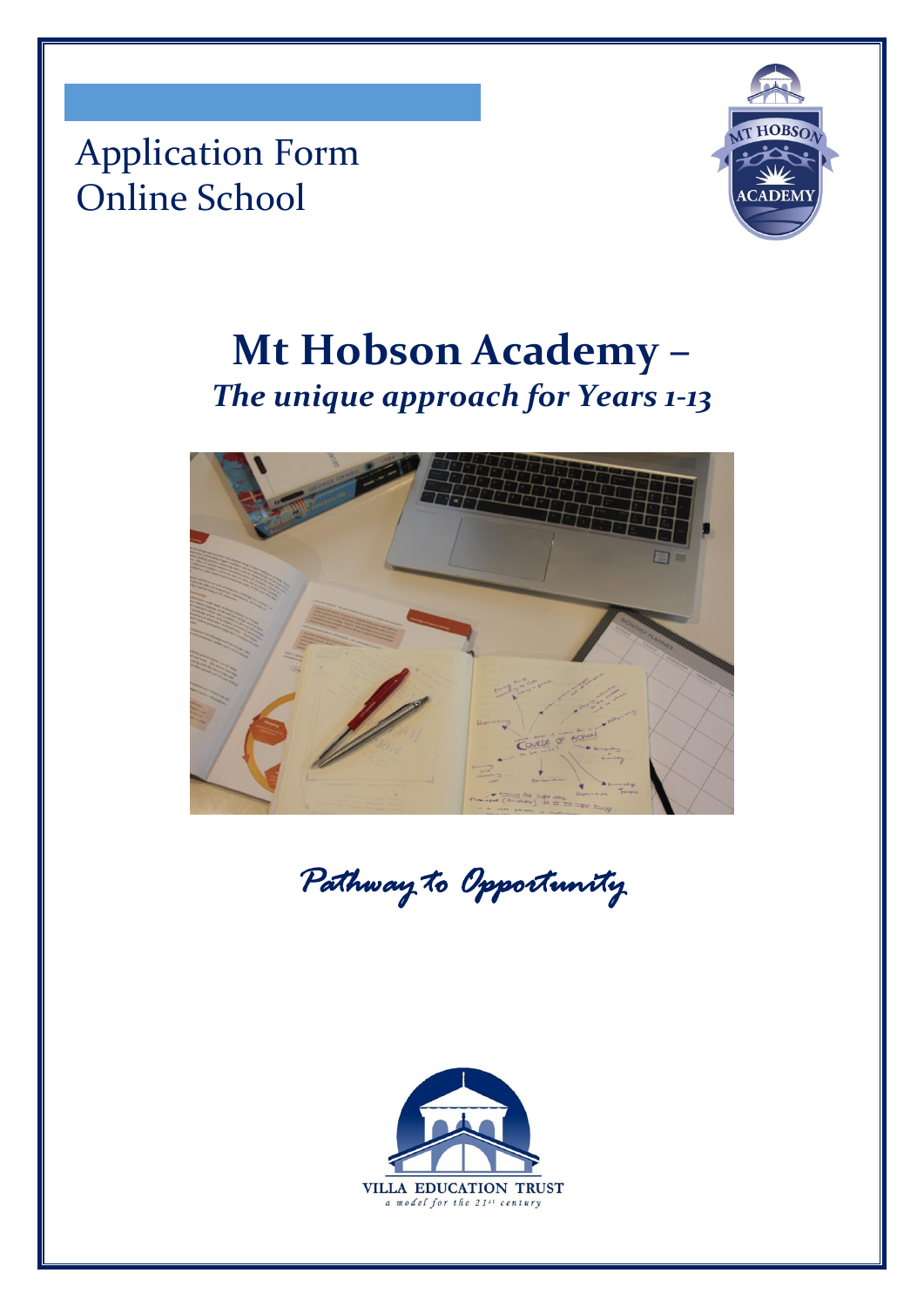## **Admissions**

#### **Procedure for Admission:**

Students can apply to enter the academy at any level. Applications must be made on the official application form (contained within this document) or available on the Mt Hobson Academy website [\(www.mthobson.school.nz\)](http://www.mthobson.school.nz/).

#### **Interviews:**

On receipt of the application, both the student and the parent(s) will be invited to attend an online meeting with Alwyn Poole.

#### **Supporting documents:**

#### **Please include the following with the completed application form:**

- A copy of the student's last school report.
- A passport sized photograph.
- The application fee of \$190 for one student or \$300 for 2 or more from the same family (Please note, this fee is non-refundable.)
- Bank account for payment 02 0192 0161844 00 Villa Education Trust

#### **Please forward your completed application to:**

**Enrolments -Online School Mt Hobson Academy Villa Education Trust P.O. Box 74276 Greenlane Auckland 1546**

**Or email directly to Alwyn Poole [alwyn.poole@gmail.com](mailto:alwyn.poole@gmail.com)**

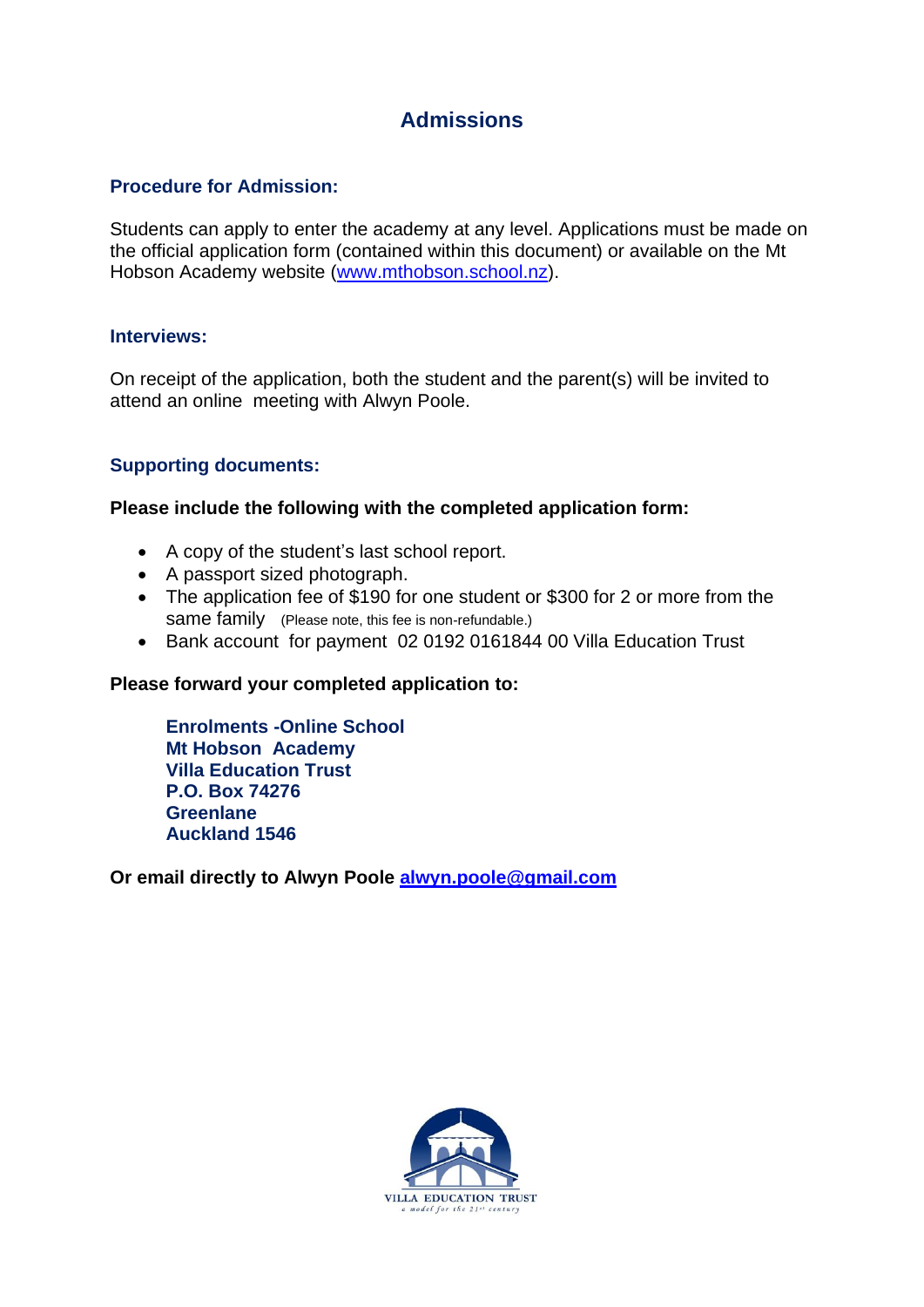## **Application form Online**

## Mt Hobson Academy



| NZ Residency (for non-NZ citizens) Yes  No  Gender                                                                                                                        |
|---------------------------------------------------------------------------------------------------------------------------------------------------------------------------|
|                                                                                                                                                                           |
|                                                                                                                                                                           |
|                                                                                                                                                                           |
|                                                                                                                                                                           |
| Proposed Year of Entry to the Mt Hobson Academy Online: Year 20. Level/Year<br><b>OR</b><br>Home schooling option (please tick if applicable, details of each on page 8): |
| Option 1 Option 2                                                                                                                                                         |
| Previous Schools attended and years of attendance:                                                                                                                        |
|                                                                                                                                                                           |
|                                                                                                                                                                           |
|                                                                                                                                                                           |
| Medical: (Please state any medical conditions and school requirements in view of these)                                                                                   |
|                                                                                                                                                                           |
|                                                                                                                                                                           |
|                                                                                                                                                                           |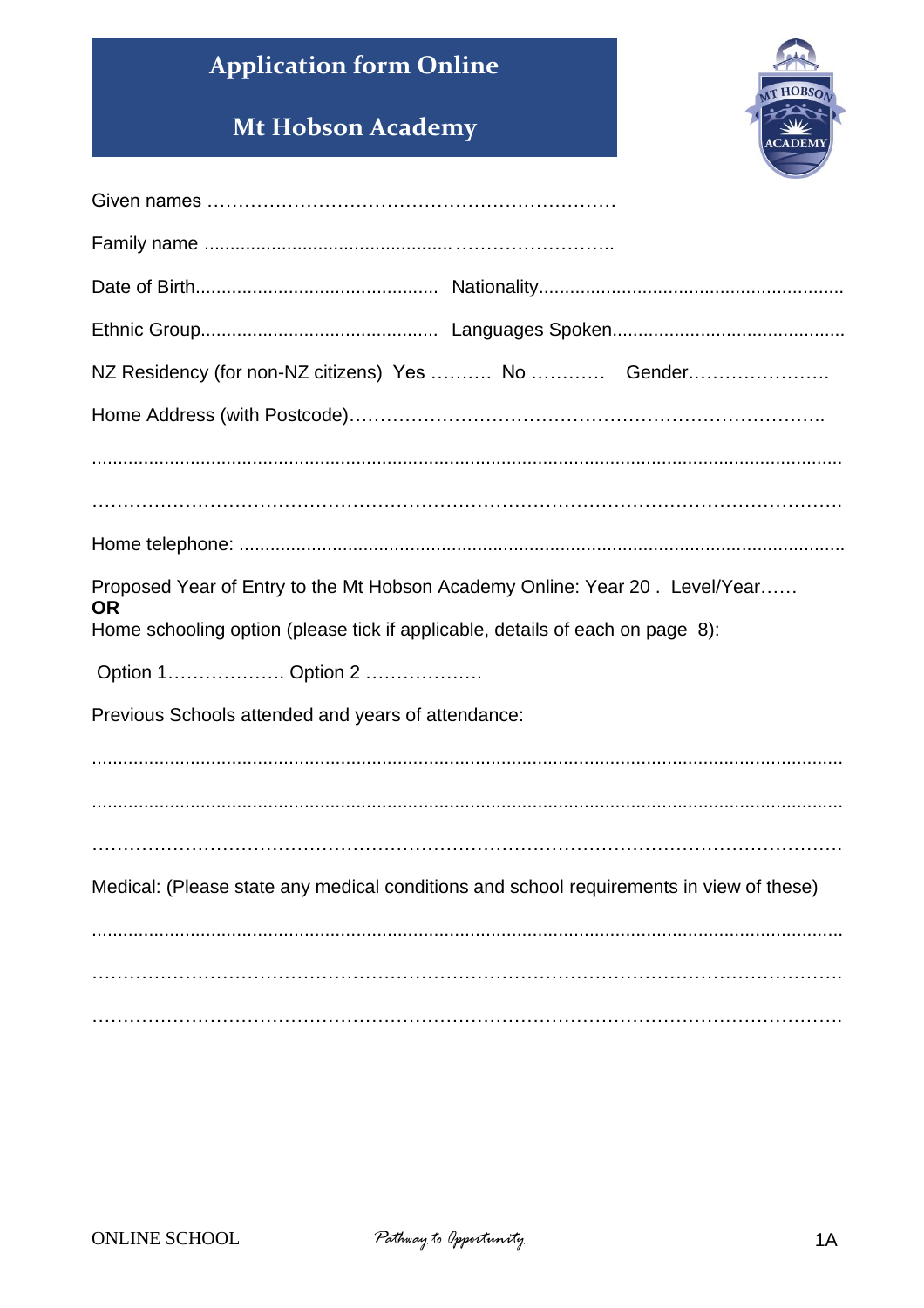### **Parents:**

| <b>Mother/Guardian:</b> |
|-------------------------|
|                         |
|                         |
|                         |
|                         |
|                         |
|                         |
|                         |
|                         |

## **Father/Guardian:**

| Any special requirements or requests with regards to contacts about the child's schooling<br>(including where reports should be sent). |
|----------------------------------------------------------------------------------------------------------------------------------------|
|                                                                                                                                        |
|                                                                                                                                        |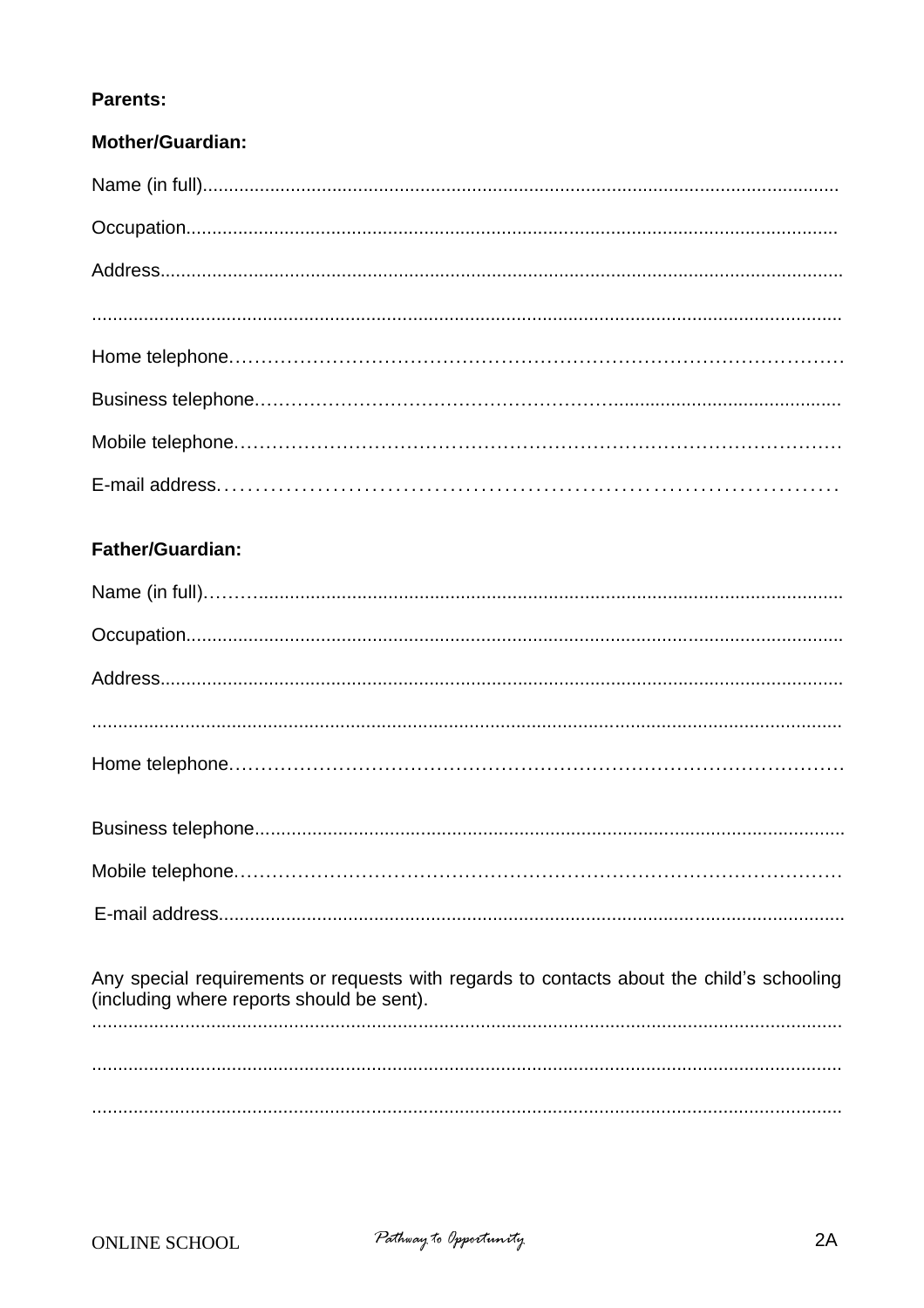## **Alternative Emergency Contact:**

## Person responsible for the payment of fees:

### **Referees:**

List the names, addresses and phone numbers of two persons (not relatives) who will act as referees for this application.

| <b>ONLINE SCHOOL</b> | Pathway to Opportunity |  |
|----------------------|------------------------|--|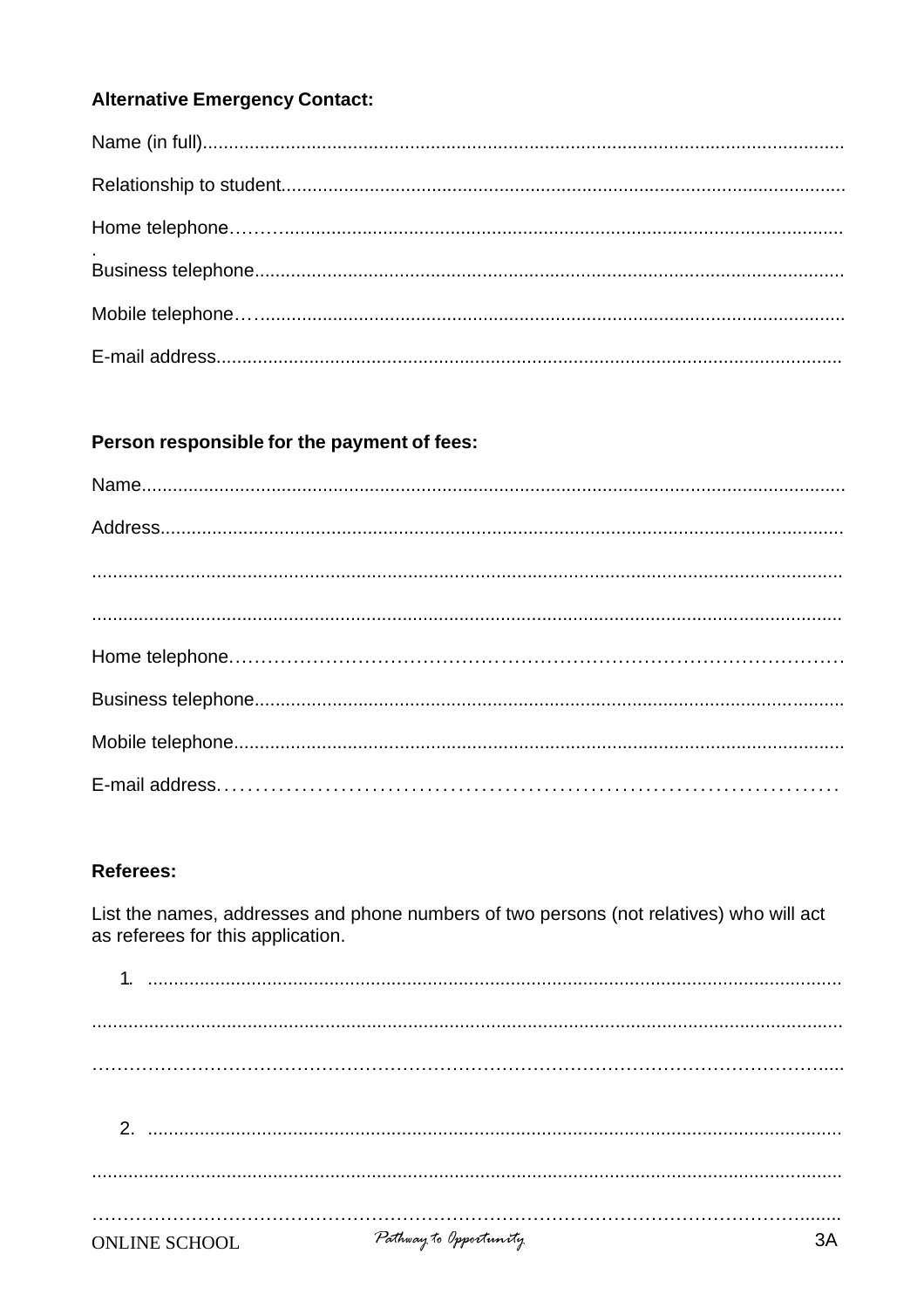Has your child seen any Education Specialists in the past 5 years or received any additional classroom assistance? additional classroom assistance?

If **Yes** please provide details (additional space is provided on the last page).

………………………………………………………………………………………………………… ………………………………………………………………………………………………………… …………………………….…………………………………………………………………………… …………………………………………………………………………………………………………. . The contract of the contract of the contract of the contract of the contract of the contract of the contract of the contract of the contract of the contract of the contract of the contract of the contract of the contrac ………………………………………………………………………………………………………….

#### **Declaration:**

I have read the prospectus information and understand the special character of the academy, and the rules that will apply, and as a condition of acceptance of the above student, agree to abide by them. I declare that the information provided in this enrolment application is true and correct and we understand the Privacy Act information as given below.

**Signature of parent/guardian**…………………………………………………………………….

**Date**.........................................................................................................................................

#### **Privacy Act**

The information in the application form is being collected for the purpose of assessing this application for admission to Mt Hobson Academy Online and if the application is successful, administration of the school and maintenance of its records. Applicants and school families have the right to view and request correction of any of that information.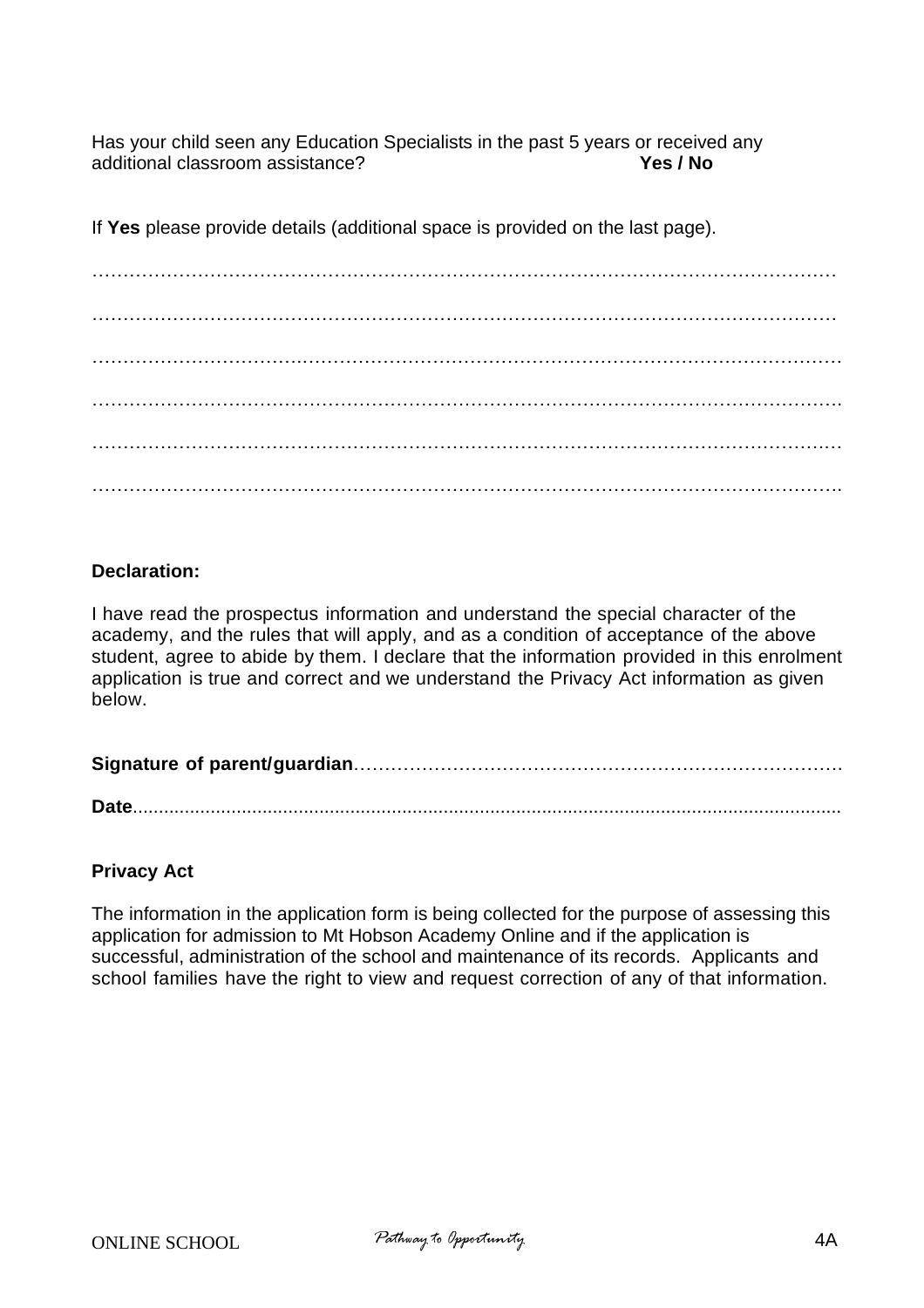## **Academy Rules:**

The Trust Board sets rules to ensure that all students are treated fairly, respect each other and their property. Rules may be changed from time to time as the Board sees fit.

**Attendance** – students must attend online academy each scheduled day. When there is sickness, or another good reason, the school must be notified as soon as possible on that day. An email confirming sickness is required.

**Internet Use** - the Internet and e-mail facilities must not be misused in terms of sending or downloading inappropriate materials. All students/parents will be required to sign a standard Cyber safety agreement form.

## **Student subject choices Yr 11-13:**

At Mt Hobson Academy, senior students can take six subjects across NCEA Levels 1-3.

Please outline below your preferred subject choices/areas of interest.

. The contract of the contract of the contract of the contract of the contract of the contract of the contract of the contract of the contract of the contract of the contract of the contract of the contract of the contrac ………………………………………………………………………………………………………… ………………………………………………………………………………………………………… ………………………………………………………………………………………………………… ………………………………………………………………………………………………………… . The contract of the contract of the contract of the contract of the contract of the contract of the contract of the contract of the contract of the contract of the contract of the contract of the contract of the contrac . The contract of the contract of the contract of the contract of the contract of the contract of the contract of the contract of the contract of the contract of the contract of the contract of the contract of the contrac …………………………………………………………………………………………………………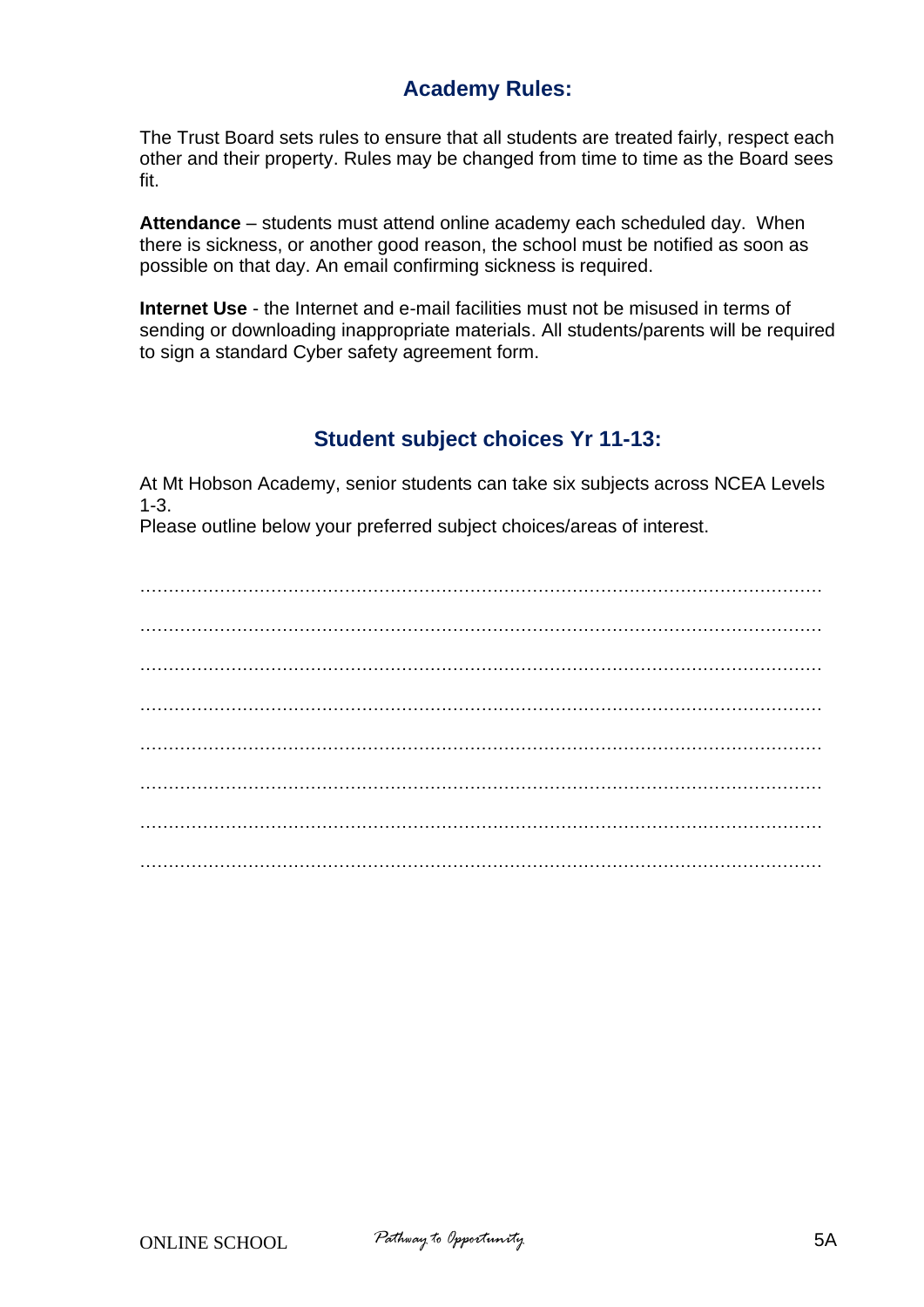………………………………………………………………………………………………… ………………………………………………………………………………………………… ………………………………………………………………………………………………… ………………………………………………………………………………………………… ………………………………………………………………………………………………… ………………………………………………………………………………………………… ………………………………………………………………………………………………… ………………………………………………………………………………………………… ………………………………………………………………………………………………… ………………………………………………………………………………………………… ......................................................................................................................................

## **Term Dates 2022**

**Term 1: Thursday 3 rd February to Thursday 14th April** Statutory Holidays: Waitangi Day (observed) - Monday 7 February, and Easter: Good Friday – 15 April

**Term 2: Monday 2nd May to Friday 1st July** Statutory Holidays: Queen's Birthday – Monday 6 June Matariki – Friday 24<sup>th</sup> June

**Term 3: Monday 25th July to Friday 30th September** No Statutory Holidays in Term 3

**Term 4: Monday 17th October to Friday 13th December** (*Dependant on exam dates)* Statutory Holidays: Labour Day- Monday 24<sup>th</sup> October

**Additional comments/Information:**